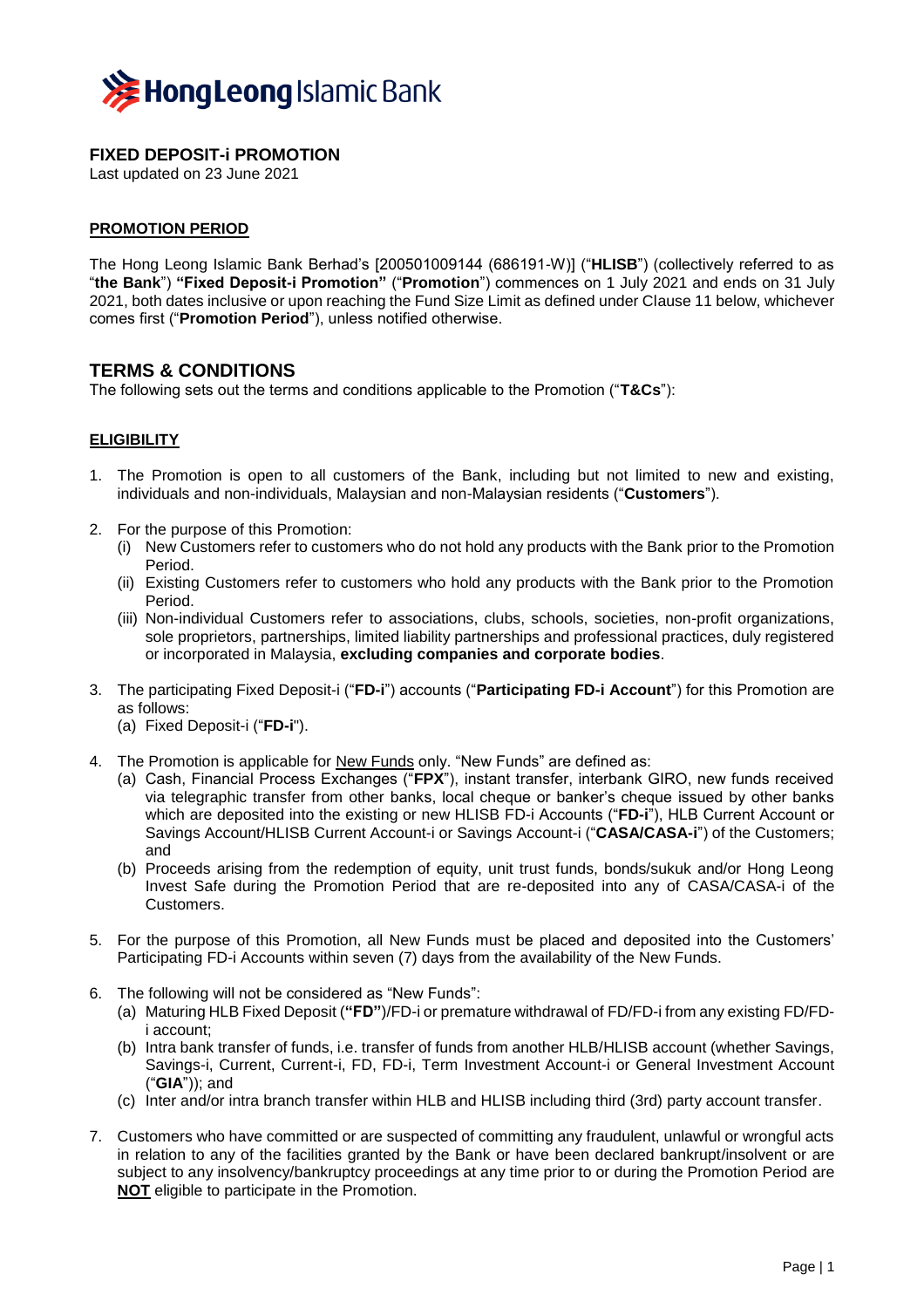

8. Customers who have committed, or determined by the Bank to be potentially committing any of the wrongful acts stipulated herein must be immediately disqualified from participating in the Promotion.

#### **PROMOTION MECHANICS**

9. In order to be entitled to the corresponding Promotional FD-i Rates set out in Table 1 below, the Customers must deposit an amount ranging between the Minimum Placement Amount and the Maximum Placement Amount specified in Table 1 below into their Participating FD-i Account ("**FD-i Placement Amount**") for FD-i Tenure as specified in the Table 1 below during the Promotion Period.

| Table 1                            |                       |                                               |                                           |                                           |  |
|------------------------------------|-----------------------|-----------------------------------------------|-------------------------------------------|-------------------------------------------|--|
| <b>Participating FD-i Accounts</b> | FD-i<br><b>Tenure</b> | <b>Promotional FD-i</b><br>Rates <sup>1</sup> | <b>Minimum</b><br><b>Placement Amount</b> | <b>Maximum</b><br><b>Placement Amount</b> |  |
| FD-i                               | 3-month               | 2.25% p.a.                                    |                                           |                                           |  |
|                                    | 6-month               | $2.30\%$ p.a.                                 | RM10,000                                  | RM5,000,000                               |  |
|                                    | 12-month              | 2.35% p.a.                                    |                                           |                                           |  |

*<sup>1</sup>Should there be an Overnight Policy Rate (OPR) change, the Promotional FD-i Rates may be revised.*

- 10. For the purpose of this Promotion, Customers who have fulfilled all of the criteria under Clause 9 above shall be referred to as the "**Entitled Customers**".
- 11. The fund size limit for the respective Participating FD-i Accounts is as set out in Table 2 below ("**Fund Size Limit**"):

| Table 2                            |                        |
|------------------------------------|------------------------|
| <b>Participating FD-i Accounts</b> | <b>Fund Size Limit</b> |
| 3-month FD-i                       | RM100 Million          |
| 6-month FD-i                       | RM160 Million          |
| 12-month FD-i                      | RM200 Million          |

- 12. In the event any FD-i Placement Amount exceeds the prescribed Maximum FD-i Placement Amount or if the respective Fund Size Limit is reached, the FD-i Placement Amount which exceeds the prescribed Maximum FD-i Placement Amount or the Fund Size Limit will be subjected to the prevailing FD-i board rates as determined by the Bank.
- 13. No FD-i receipt will be issued for each placement.
- 14. The Entitled Customers are required to nominate a CASA/CASA-i maintained with the Bank under the same name and signature requirement as the Participating FD-i Account ("**Nominated CASA/CASA-i**") for the purpose of crediting the profit earned under this Promotion.
- 15. The profit earned for the Participating FD-i Accounts will be credited into the Entitled Customers' Nominated CASA/CASA-i at maturity date.
- 16. Upon maturity, the principal FD-i Placement Amount will be auto-renewed at the prevailing FD-i board rates respectively and the profit earned will be credited into the Entitled Customers' Nominated CASA/CASA-i at maturity.
- 17. Subject to Clause 18 herein, for FD-i, partial withdrawal of FD-i Placement Amount is allowed at a minimum amount of **Ringgit Malaysia Three Thousand (RM3,000)** and with multiples of **Ringgit Malaysia One Thousand (RM1,000)** only. However, in the event the amount in FD-i is less than **Ringgit Malaysia Five Hundred (RM500)**, no partial withdrawal is allowed for that particular account.
- 18. In the event the FD-i Placement Amount is withdrawn prior to maturity of the FD-i Tenure, whether wholly or partially, no profit will be paid on partially withdrawn amounts and premature withdrawals of FD-i.